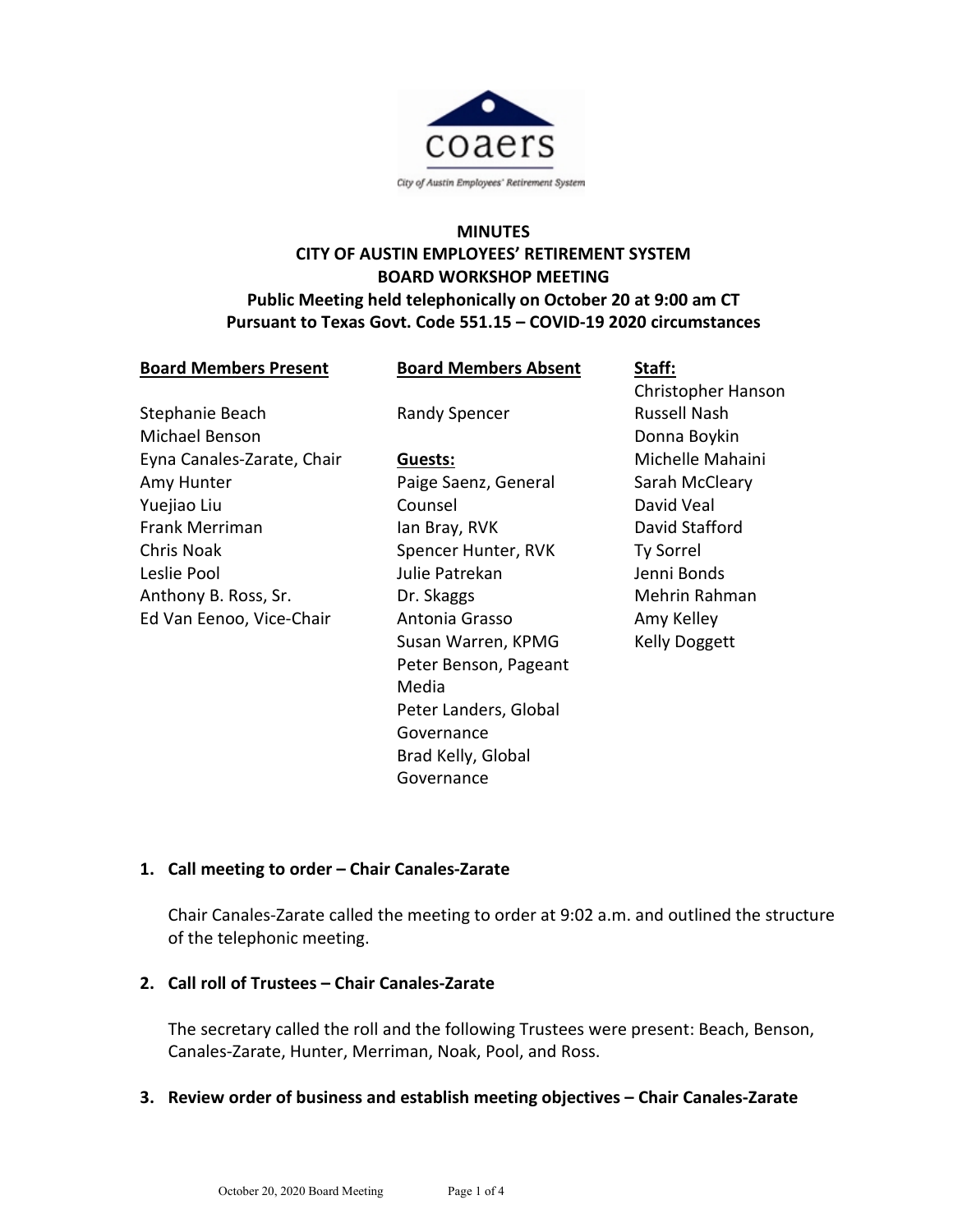Chair Canales-Zarate reviewed the objectives of the meeting and asked if any Trustees needed to take items out of order. No changes were made to the order of the agenda.

#### **4. Convene into Executive Session pursuant to Sec. 13, At. 6243n, Tex. Rev. Civ. Stat. and Sec. 551.075 Texas Government Code to deliberate Disability appeal ref. #2002**

The Board convened into Executive Session at 9:11 a.m.

*Mr. Van Eenoo arrived at 9:15 a.m. Ms. Liu arrived at 9:15 a.m.*

## **Reconvene into public session and take action as determined appropriate by the Board regarding Disability Appeal ref. #2002**

The Board reconvened into public session at 10:16 a.m.

The Board again convened into Executive Session pursuant to Sec. 13, A. 6243n, Tex. Ev. Civ. Stat. and Sec. 551.075 Texas Government Code at 10:18 a.m.

The Board reconvened into public session at 10:36 a.m.

Mr. Ed Van Eenoo moved to deny disability appeal #2002. Mr. Anthony Ross seconded, and the motion passed 10-0.

Trustees directed Staff to inform the applicant to contact the Social Security Administration for information about benefits that may be available to the applicant.

## **5. Discuss and consider KPMG LLP engagement letter – Russell Nash**

Mr. Russell Nash presented the engagement letter with KPMG LLP for the financial statement audit and outlined the price structure.

Ms. Leslie Pool moved to approve the KPMG LLP Engagement Letter for financial statements ending December 31, 2020. Mr. Michael Benson seconded, and the motion passed 10-0.

*Trustees took a break from 10:45 a.m. – 10:55 a.m.*

## **6. Discuss COAERS long-term strategic initiatives including - Christopher Hanson**

## **Strategic Planning**

In the interest of time, Mr. Hanson skipped the presentation regarding what has been accomplished in the prior 3 years of the 2018-2020 Strategic Plan and instead offered to answer any questions Trustees had on those actions. Mr. Hanson then presented an outline of the 2021-2023 Strategic Plan. Mr. Hanson noted the goals established by the Board for the 2018-2021 Strategic Plan continue to remain relevant to the 2021-203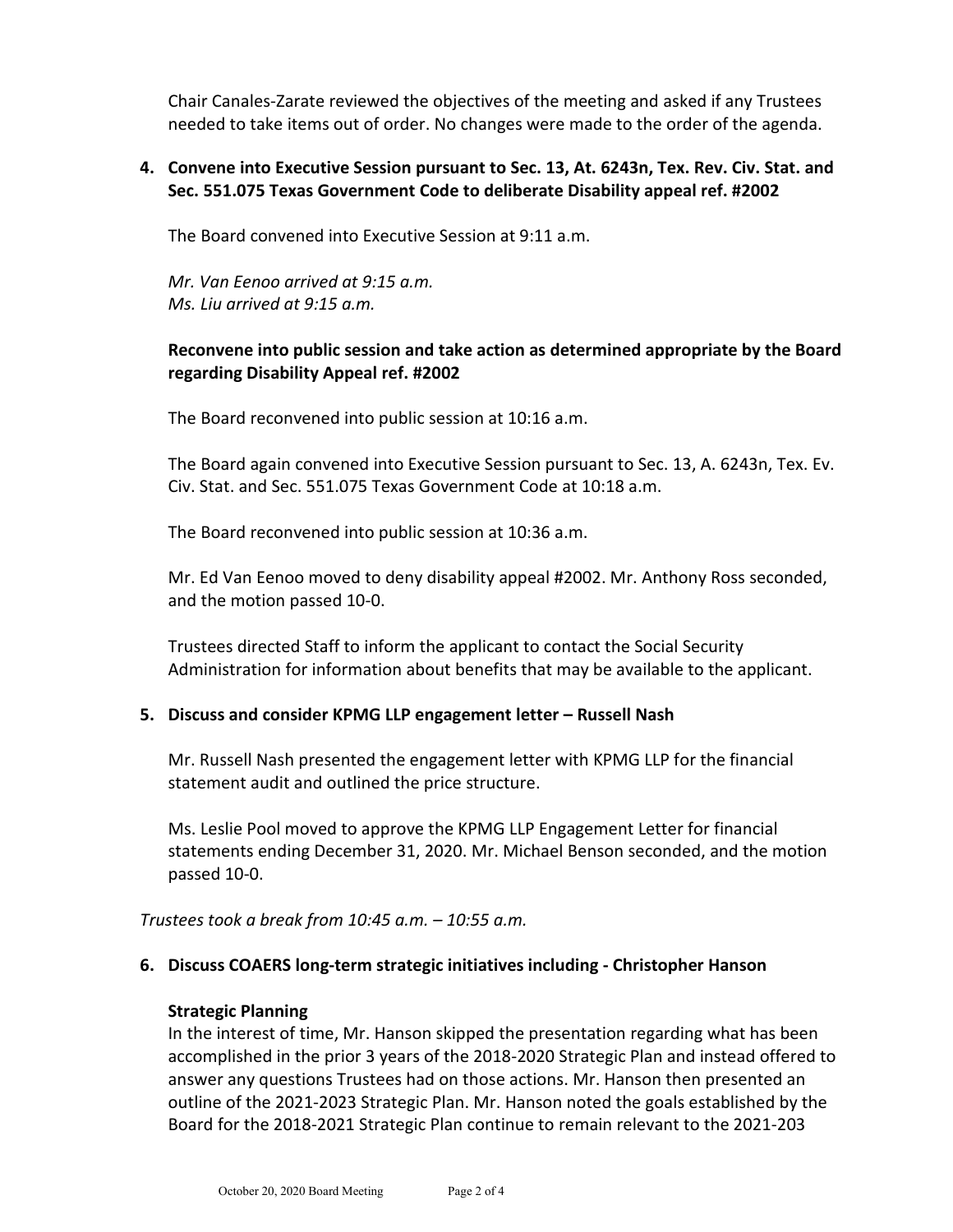Strategic Plan. Mr. Hanson noted that some while the wording of some strategies within the goals might need slight changes, for the most part the previously adopted strategies also remained consistent for 2021-2023. Mr. Hanson discussed possible action items within the goals and strategies and received feedback and direction from Trustees. He stated the goal was to take the feedback and present the new Strategic Plan at the December Board meeting for possible approval.

*Ms. Liu left the meeting at 12:00 p.m.*

#### **COAERS operations and 2021 administrative budget**

Mr. Hanson reviewed operational and risk management actions taken in 2020 due to the pandemic. He then discussed possible scenarios for 2021 and outlined the safety and security concerns regarding the possible return to the office and in-person Board meetings. Trustees discussed preferences related to virtual and in-person Board meetings.

Mr. Hanson discussed the year-to-date administrative budget and then reviewed likely priorities and initiatives for the 2021 administrative budget.

*Trustees took a break from 12:23 pm to 1:23 p.m. Ms. Liu returned to the meeting at 1:23 p.m.*

## **7. Receive presentation on Code of Ethics and fiduciary duty – Paige Saenz**

Ms. Paige Saenz shared recent case law emphasizing the understanding of both fiduciary duty and the ethics rules. Ms. Saenz also reviewed key elements of the COAERS ethics policy.

#### *Ms. Liu left the meeting at 2:00 p.m.*

*This training ran from 1:24 p.m. to 2:32 p.m. and will count for one hour toward PRB MET continuing education credit requirements.*

## **8. Receive a presentation on board governance and discuss the 2020 board governance review – Global Governance Advisors**

Peter Landers and Brad Kelly from Global Governance Advisors (GGA) presented best practices for effective Boards. They discussed key elements of high functioning boards as well as some of the barriers to high performing boards, and key roles in the board evaluation process.

*Ms. Liu returned to the meeting at 3:00 p.m. Mr. Ross left the meeting at 3:15 p.m. Mr. Benson left the meeting at 3:33 p.m. and returned at 3:54 pm.*